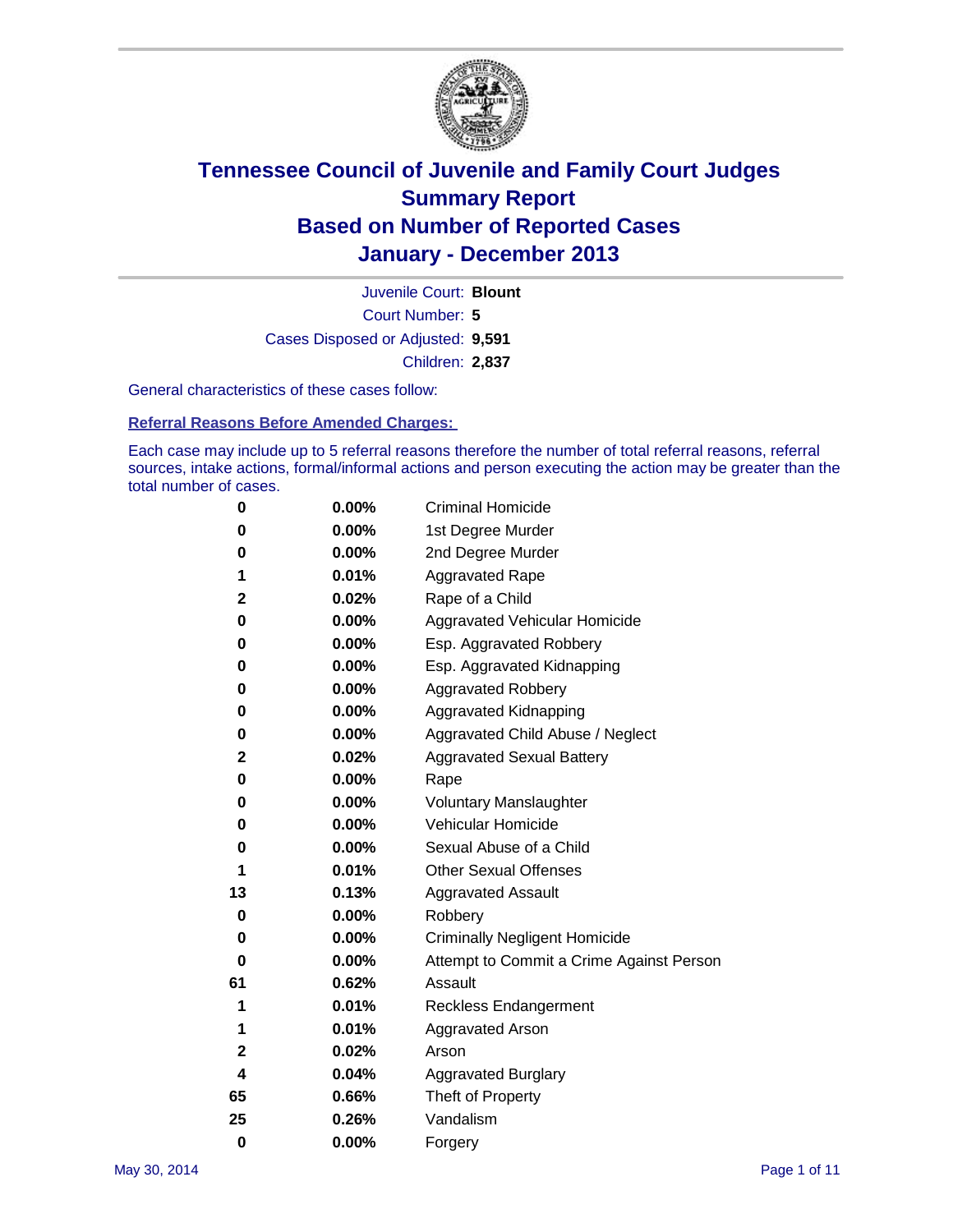

Court Number: **5** Juvenile Court: **Blount** Cases Disposed or Adjusted: **9,591** Children: **2,837**

### **Referral Reasons Before Amended Charges:**

Each case may include up to 5 referral reasons therefore the number of total referral reasons, referral sources, intake actions, formal/informal actions and person executing the action may be greater than the total number of cases.

| 0     | 0.00%    | <b>Worthless Checks</b>                                     |
|-------|----------|-------------------------------------------------------------|
| 2     | 0.02%    | Illegal Possession / Fraudulent Use of Credit / Debit Cards |
| 2     | 0.02%    | <b>Burglary</b>                                             |
| 0     | 0.00%    | Unauthorized Use of a Vehicle                               |
| 0     | 0.00%    | <b>Cruelty to Animals</b>                                   |
| 1     | 0.01%    | Sale of Controlled Substances                               |
| 18    | 0.18%    | <b>Other Drug Offenses</b>                                  |
| 36    | 0.37%    | Possession of Controlled Substances                         |
| 0     | $0.00\%$ | <b>Criminal Attempt</b>                                     |
| 0     | 0.00%    | Carrying Weapons on School Property                         |
| 1     | 0.01%    | Unlawful Carrying / Possession of a Weapon                  |
| 3     | 0.03%    | <b>Evading Arrest</b>                                       |
| 1     | 0.01%    | Escape                                                      |
| 0     | $0.00\%$ | Driving Under Influence (DUI)                               |
| 41    | 0.42%    | Possession / Consumption of Alcohol                         |
| 2     | 0.02%    | Resisting Stop, Frisk, Halt, Arrest or Search               |
| 1     | 0.01%    | <b>Aggravated Criminal Trespass</b>                         |
| 2     | 0.02%    | Harassment                                                  |
| 0     | 0.00%    | Failure to Appear                                           |
| 2     | 0.02%    | Filing a False Police Report                                |
| 4     | 0.04%    | Criminal Impersonation                                      |
| 19    | 0.19%    | <b>Disorderly Conduct</b>                                   |
| 6     | 0.06%    | <b>Criminal Trespass</b>                                    |
| 4     | 0.04%    | <b>Public Intoxication</b>                                  |
| 0     | 0.00%    | Gambling                                                    |
| 82    | 0.84%    | Traffic                                                     |
| 0     | $0.00\%$ | <b>Local Ordinances</b>                                     |
| 0     | 0.00%    | Violation of Wildlife Regulations                           |
| 1,960 | 20.00%   | Contempt of Court                                           |
| 97    | 0.99%    | Violation of Probation                                      |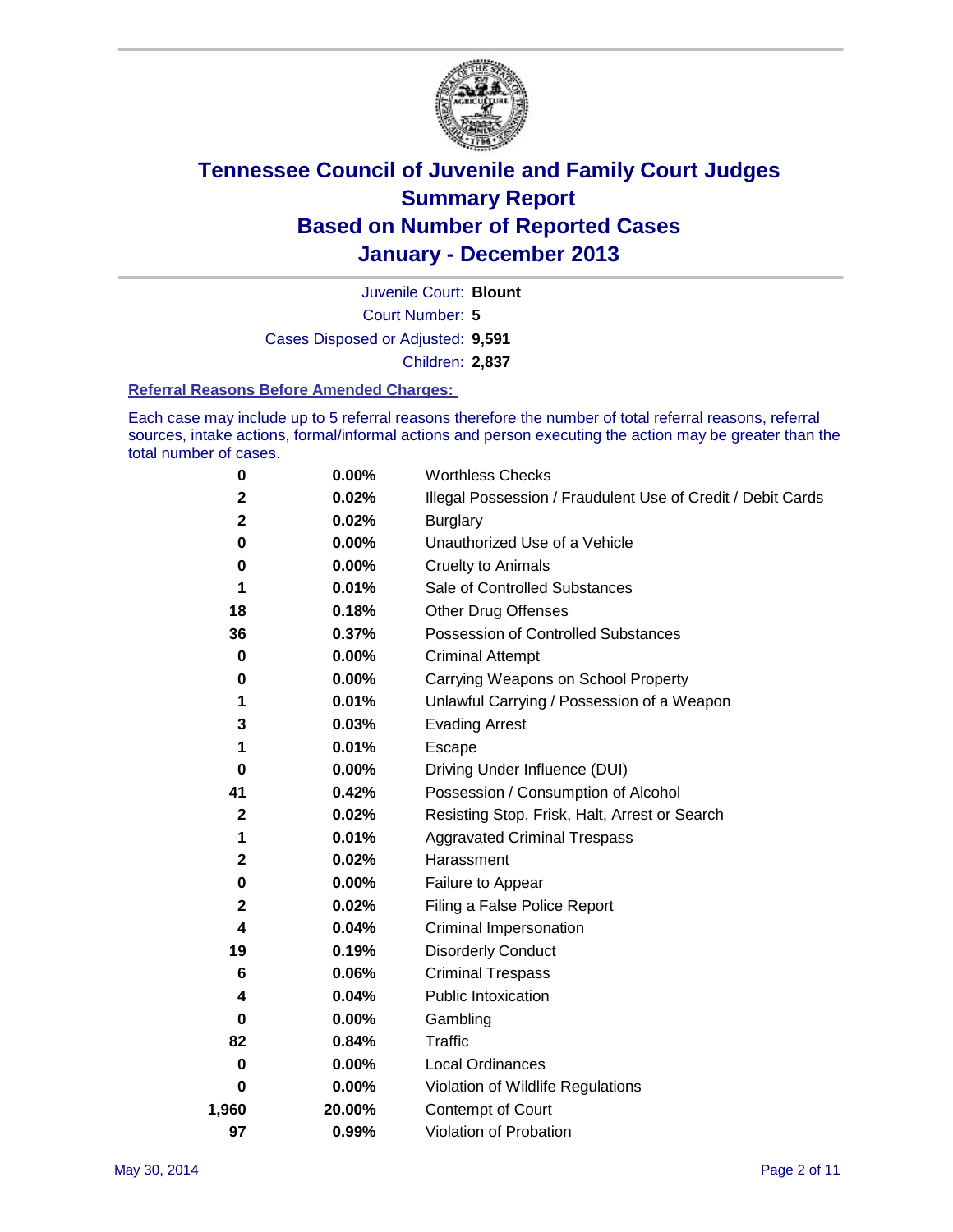

Court Number: **5** Juvenile Court: **Blount** Cases Disposed or Adjusted: **9,591** Children: **2,837**

### **Referral Reasons Before Amended Charges:**

Each case may include up to 5 referral reasons therefore the number of total referral reasons, referral sources, intake actions, formal/informal actions and person executing the action may be greater than the total number of cases.

| 9,800           | 100.00%  | <b>Total Referrals</b>                 |
|-----------------|----------|----------------------------------------|
| 106             | 1.08%    | Other                                  |
| $\bf{0}$        | $0.00\%$ | <b>Consent to Marry</b>                |
| $6\phantom{1}6$ | 0.06%    | <b>Request for Medical Treatment</b>   |
| 468             | 4.78%    | <b>Child Support</b>                   |
| 39              | 0.40%    | Paternity / Legitimation               |
| 12              | 0.12%    | Visitation                             |
| 150             | 1.53%    | Custody                                |
| 533             | 5.44%    | <b>Foster Care Review</b>              |
| 2,459           | 25.09%   | <b>Administrative Review</b>           |
| 2,815           | 28.72%   | <b>Judicial Review</b>                 |
| 20              | 0.20%    | Violation of Informal Adjustment       |
| 28              | 0.29%    | <b>Violation of Pretrial Diversion</b> |
| 25              | 0.26%    | <b>Termination of Parental Rights</b>  |
| 304             | 3.10%    | Dependency / Neglect                   |
| 0               | 0.00%    | <b>Physically Abused Child</b>         |
| 0               | 0.00%    | Sexually Abused Child                  |
| 10              | 0.10%    | <b>Violation of Curfew</b>             |
| 54              | 0.55%    | Violation of a Valid Court Order       |
| 70              | 0.71%    | Possession of Tobacco Products         |
| 0               | $0.00\%$ | Out-of-State Runaway                   |
| 30              | 0.31%    | In-State Runaway                       |
| 107             | 1.09%    | Truancy                                |
| 101             | 1.03%    | <b>Unruly Behavior</b>                 |
| 1               | 0.01%    | <b>Violation of Aftercare</b>          |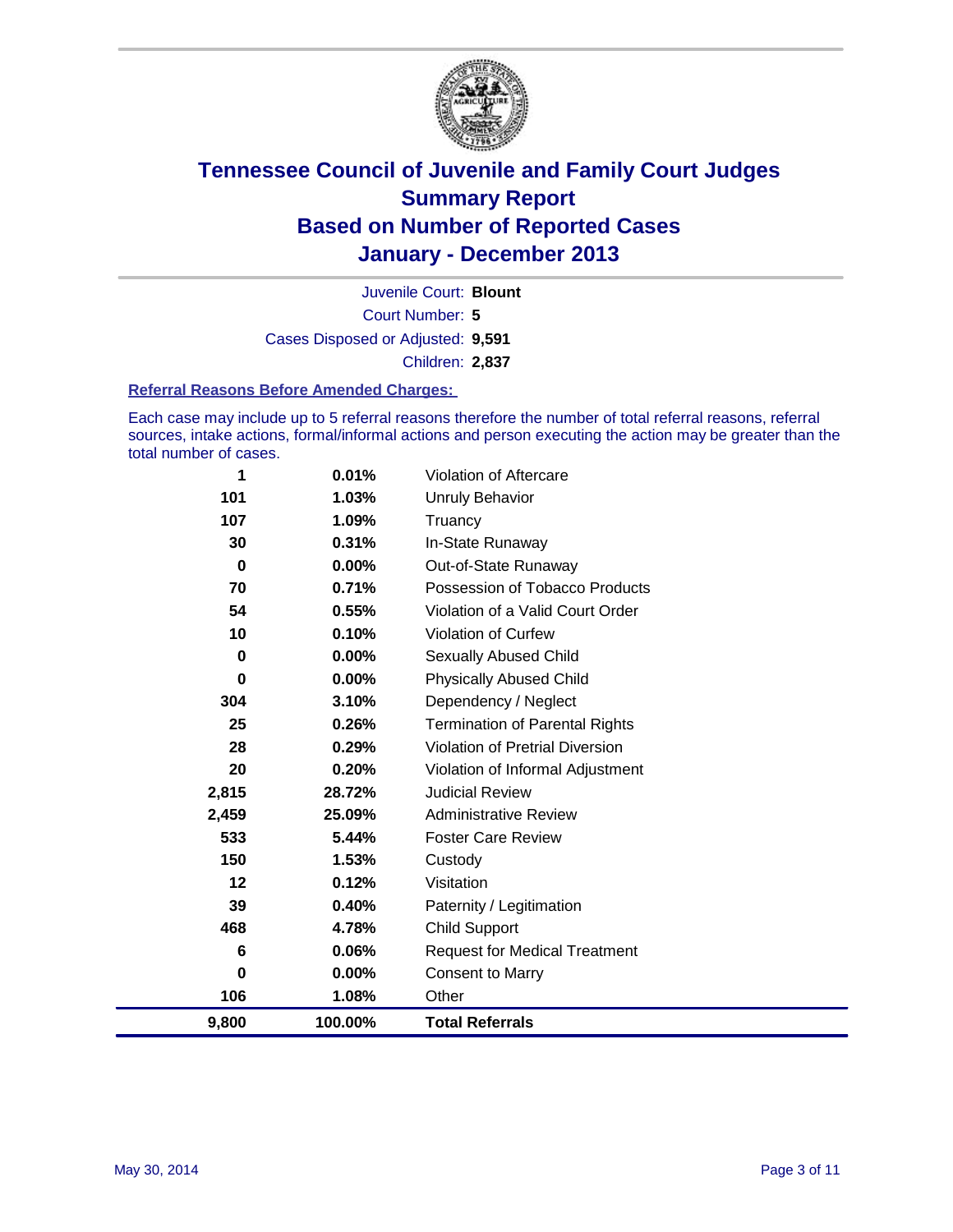

|                            |                                   | Juvenile Court: Blount            |
|----------------------------|-----------------------------------|-----------------------------------|
|                            |                                   | Court Number: 5                   |
|                            | Cases Disposed or Adjusted: 9,591 |                                   |
|                            |                                   | Children: 2,837                   |
| <b>Referral Sources: 1</b> |                                   |                                   |
| 450                        | 4.59%                             | Law Enforcement                   |
| 211                        | 2.15%                             | Parents                           |
| 132                        | 1.35%                             | <b>Relatives</b>                  |
| 0                          | $0.00\%$                          | Self                              |
| 106                        | 1.08%                             | School                            |
| 0                          | $0.00\%$                          | <b>CSA</b>                        |
| 903                        | 9.21%                             | <b>DCS</b>                        |
| 85                         | 0.87%                             | <b>Other State Department</b>     |
| 1,219                      | 12.44%                            | <b>District Attorney's Office</b> |
| 6,652                      | 67.88%                            | <b>Court Staff</b>                |
| 5                          | 0.05%                             | Social Agency                     |
| 1                          | 0.01%                             | <b>Other Court</b>                |
| 29                         | 0.30%                             | Victim                            |
| 1                          | 0.01%                             | Child & Parent                    |
| 0                          | $0.00\%$                          | Hospital                          |
| 0                          | 0.00%                             | Unknown                           |
| 6                          | 0.06%                             | Other                             |
| 9,800                      | 100.00%                           | <b>Total Referral Sources</b>     |
|                            |                                   |                                   |

### **Age of Child at Referral: 2**

|       |        | <b>Unknown</b>     |  |
|-------|--------|--------------------|--|
| 130   | 4.58%  | Ages 19 and Over   |  |
| 402   | 14.17% | Ages 17 through 18 |  |
| 439   | 15.47% | Ages 15 through 16 |  |
| 279   | 9.83%  | Ages 13 through 14 |  |
| 201   | 7.08%  | Ages 11 through 12 |  |
| 1,386 | 48.85% | Ages 10 and Under  |  |
|       |        | $0.00\%$<br>0      |  |

<sup>1</sup> If different than number of Referral Reasons (9800), verify accuracy of your court's data.

<sup>2</sup> One child could be counted in multiple categories, verify accuracy of your court's data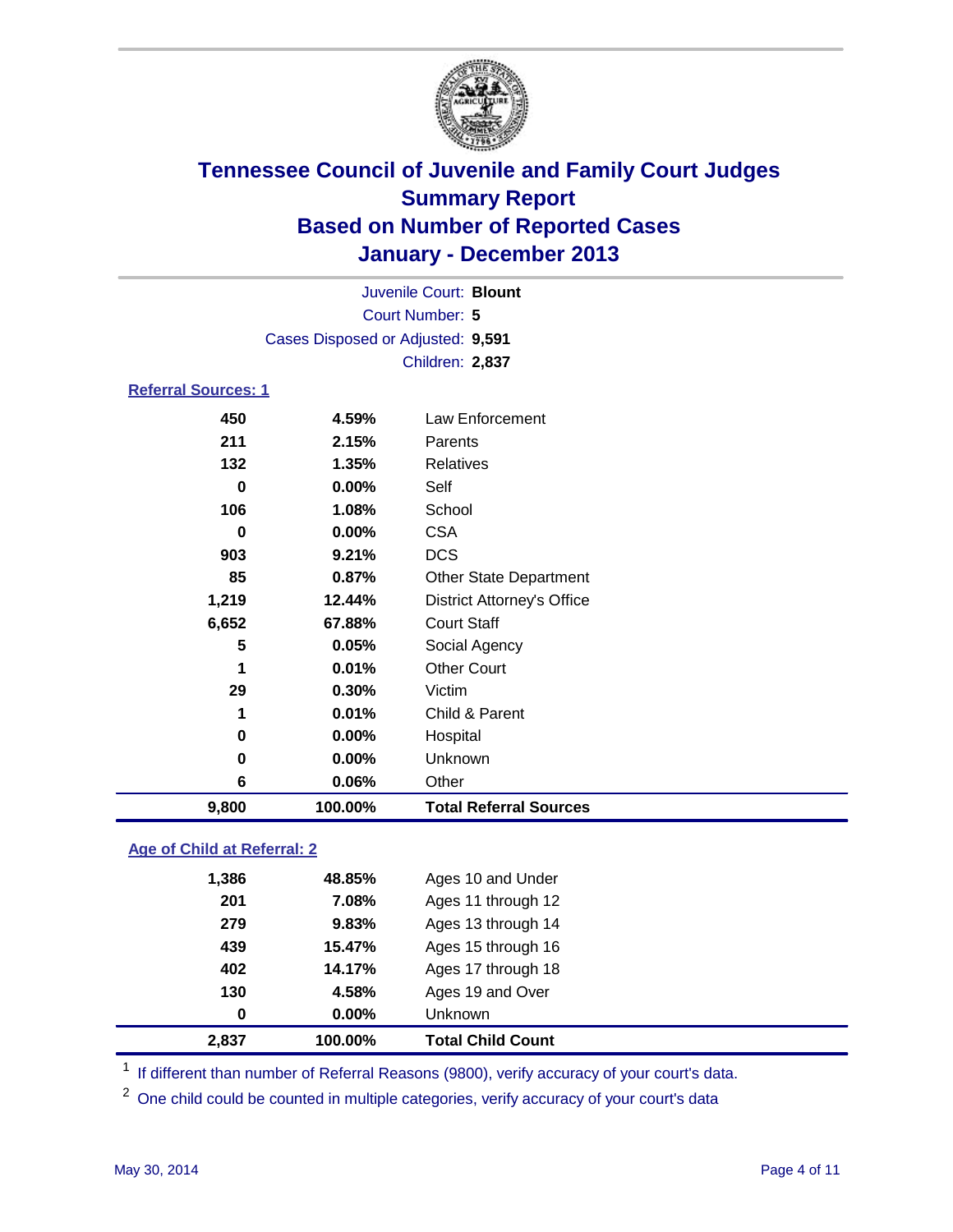

|                                         |         | Juvenile Court: Blount   |  |  |
|-----------------------------------------|---------|--------------------------|--|--|
| Court Number: 5                         |         |                          |  |  |
| Cases Disposed or Adjusted: 9,591       |         |                          |  |  |
|                                         |         | Children: 2,837          |  |  |
| Sex of Child: 1                         |         |                          |  |  |
| 1,498                                   | 52.80%  | Male                     |  |  |
| 1,339                                   | 47.20%  | Female                   |  |  |
| $\mathbf 0$                             | 0.00%   | Unknown                  |  |  |
| 2,837                                   | 100.00% | <b>Total Child Count</b> |  |  |
| Race of Child: 1                        |         |                          |  |  |
| 2,569                                   | 90.55%  | White                    |  |  |
| 170                                     | 5.99%   | African American         |  |  |
| 3                                       | 0.11%   | Native American          |  |  |
| 3                                       | 0.11%   | Asian                    |  |  |
| 92                                      | 3.24%   | Mixed                    |  |  |
| $\bf{0}$                                | 0.00%   | Unknown                  |  |  |
| 2,837                                   | 100.00% | <b>Total Child Count</b> |  |  |
| <b>Hispanic Origin: 1</b>               |         |                          |  |  |
| 72                                      | 2.54%   | Yes                      |  |  |
| 2,765                                   | 97.46%  | No                       |  |  |
| $\mathbf 0$                             | 0.00%   | Unknown                  |  |  |
| 2,837                                   | 100.00% | <b>Total Child Count</b> |  |  |
| <b>School Enrollment of Children: 1</b> |         |                          |  |  |
| 1,838                                   | 64.79%  | Yes                      |  |  |
| 999                                     | 35.21%  | <b>No</b>                |  |  |
| $\mathbf 0$                             | 0.00%   | Unknown                  |  |  |
| 2,837                                   | 100.00% | <b>Total Child Count</b> |  |  |

<sup>1</sup> One child could be counted in multiple categories, verify accuracy of your court's data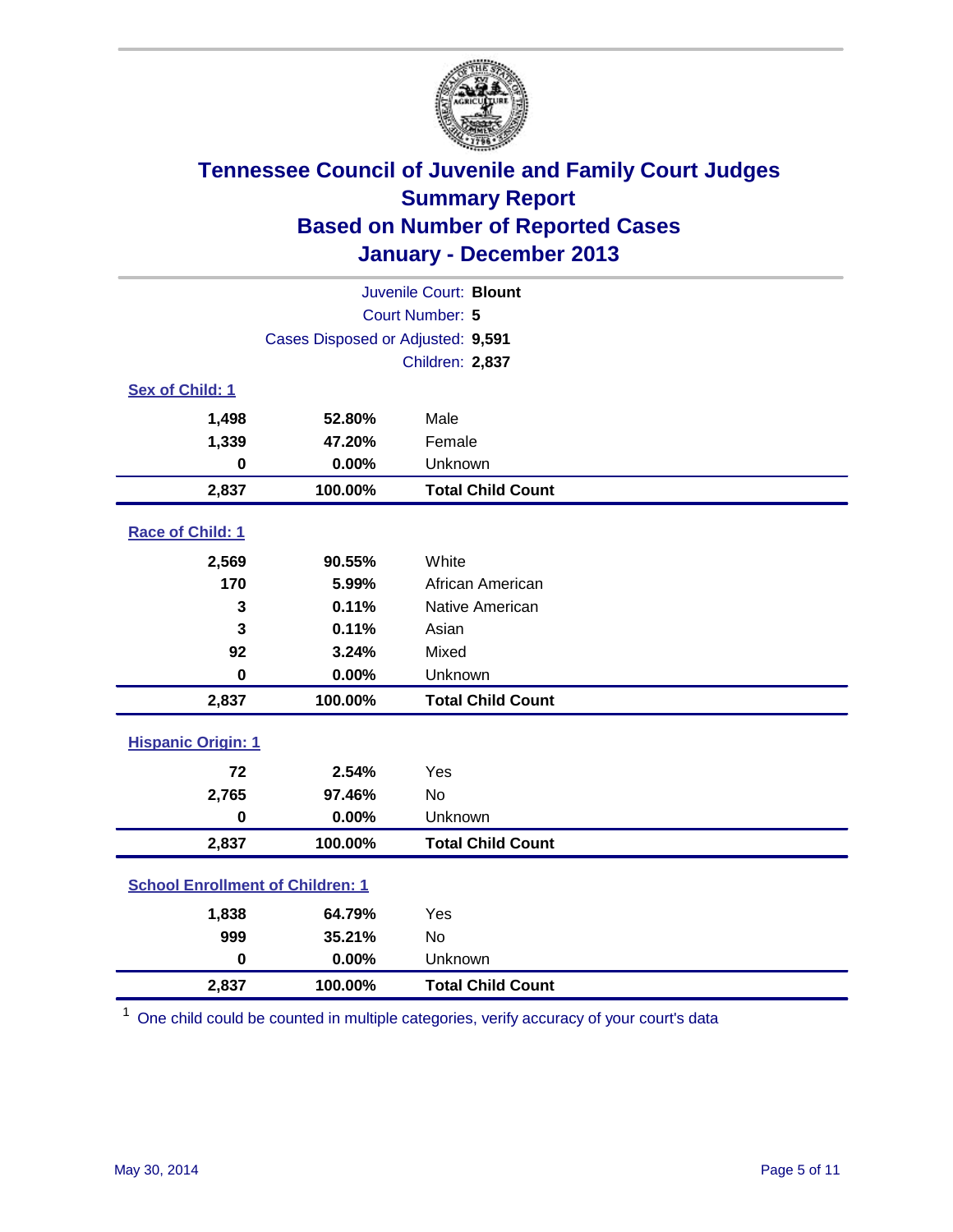

Court Number: **5** Juvenile Court: **Blount** Cases Disposed or Adjusted: **9,591** Children: **2,837**

### **Living Arrangement of Child at Time of Referral: 1**

| 2,837 | 100.00%  | <b>Total Child Count</b>     |
|-------|----------|------------------------------|
| 43    | 1.52%    | Other                        |
| 0     | $0.00\%$ | <b>Unknown</b>               |
| 17    | $0.60\%$ | Independent                  |
| 1     | 0.04%    | In an Institution            |
| 28    | $0.99\%$ | In a Residential Center      |
| 66    | 2.33%    | In a Group Home              |
| 461   | 16.25%   | With Foster Family           |
| 14    | 0.49%    | <b>With Adoptive Parents</b> |
| 519   | 18.29%   | <b>With Relatives</b>        |
| 293   | 10.33%   | With Father                  |
| 1,181 | 41.63%   | With Mother                  |
| 46    | 1.62%    | With Mother and Stepfather   |
| 14    | 0.49%    | With Father and Stepmother   |
| 154   | 5.43%    | With Both Biological Parents |
|       |          |                              |

### **Type of Detention: 2**

| 9.591 | 100.00%  | <b>Total Detention Count</b> |  |
|-------|----------|------------------------------|--|
| 0     | 0.00%    | Other                        |  |
| 8,392 | 87.50%   | Does Not Apply               |  |
| 1     | 0.01%    | <b>Unknown</b>               |  |
| 0     | $0.00\%$ | <b>Psychiatric Hospital</b>  |  |
| 0     | $0.00\%$ | Jail - No Separation         |  |
| 0     | $0.00\%$ | Jail - Partial Separation    |  |
| 0     | $0.00\%$ | Jail - Complete Separation   |  |
| 1,198 | 12.49%   | Juvenile Detention Facility  |  |
| 0     | $0.00\%$ | Non-Secure Placement         |  |
|       |          |                              |  |

<sup>1</sup> One child could be counted in multiple categories, verify accuracy of your court's data

<sup>2</sup> If different than number of Cases (9591) verify accuracy of your court's data.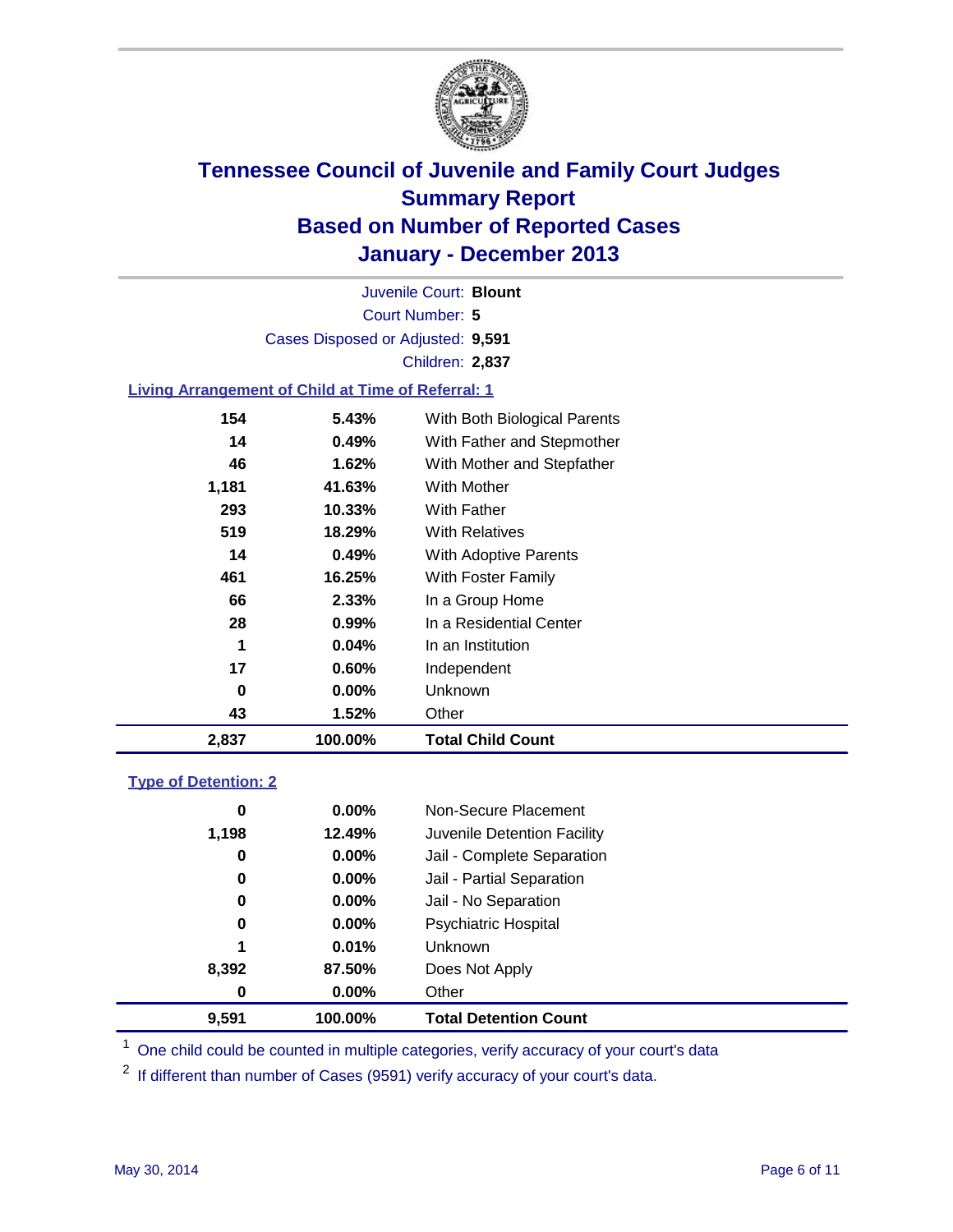

|                                                    |                                   | Juvenile Court: Blount               |  |  |  |
|----------------------------------------------------|-----------------------------------|--------------------------------------|--|--|--|
|                                                    | Court Number: 5                   |                                      |  |  |  |
|                                                    | Cases Disposed or Adjusted: 9,591 |                                      |  |  |  |
|                                                    |                                   | Children: 2,837                      |  |  |  |
| <b>Placement After Secure Detention Hearing: 1</b> |                                   |                                      |  |  |  |
| 929                                                | 9.69%                             | Returned to Prior Living Arrangement |  |  |  |
| 142                                                | 1.48%                             | Juvenile Detention Facility          |  |  |  |
| $\bf{0}$                                           | 0.00%                             | Jail                                 |  |  |  |
| 33                                                 | 0.34%                             | Shelter / Group Home                 |  |  |  |
| 100                                                | 1.04%                             | <b>Foster Family Home</b>            |  |  |  |
| 0                                                  | 0.00%                             | Psychiatric Hospital                 |  |  |  |
| 5                                                  | 0.05%                             | Unknown                              |  |  |  |
| 8,374                                              | 87.31%                            | Does Not Apply                       |  |  |  |
| 8                                                  | 0.08%                             | Other                                |  |  |  |
|                                                    |                                   |                                      |  |  |  |
| 9,591                                              | 100.00%                           | <b>Total Placement Count</b>         |  |  |  |
|                                                    |                                   |                                      |  |  |  |
| <b>Intake Actions: 2</b>                           |                                   |                                      |  |  |  |
| 3,650                                              | 37.24%                            | <b>Petition Filed</b>                |  |  |  |
| 582                                                | 5.94%                             | <b>Motion Filed</b>                  |  |  |  |
| 286                                                | 2.92%                             | <b>Citation Processed</b>            |  |  |  |
| $\bf{0}$                                           | 0.00%                             | Notification of Paternity Processed  |  |  |  |
| 2,812                                              | 28.69%                            | Scheduling of Judicial Review        |  |  |  |
| 2,458                                              | 25.08%                            | Scheduling of Administrative Review  |  |  |  |
| $\bf{0}$                                           | 0.00%                             | Scheduling of Foster Care Review     |  |  |  |
| 0                                                  | 0.00%                             | Unknown                              |  |  |  |
| $\bf{0}$                                           | 0.00%                             | Does Not Apply                       |  |  |  |
| 12<br>9,800                                        | 0.12%                             | Other                                |  |  |  |

<sup>1</sup> If different than number of Cases (9591) verify accuracy of your court's data.

<sup>2</sup> If different than number of Referral Reasons (9800), verify accuracy of your court's data.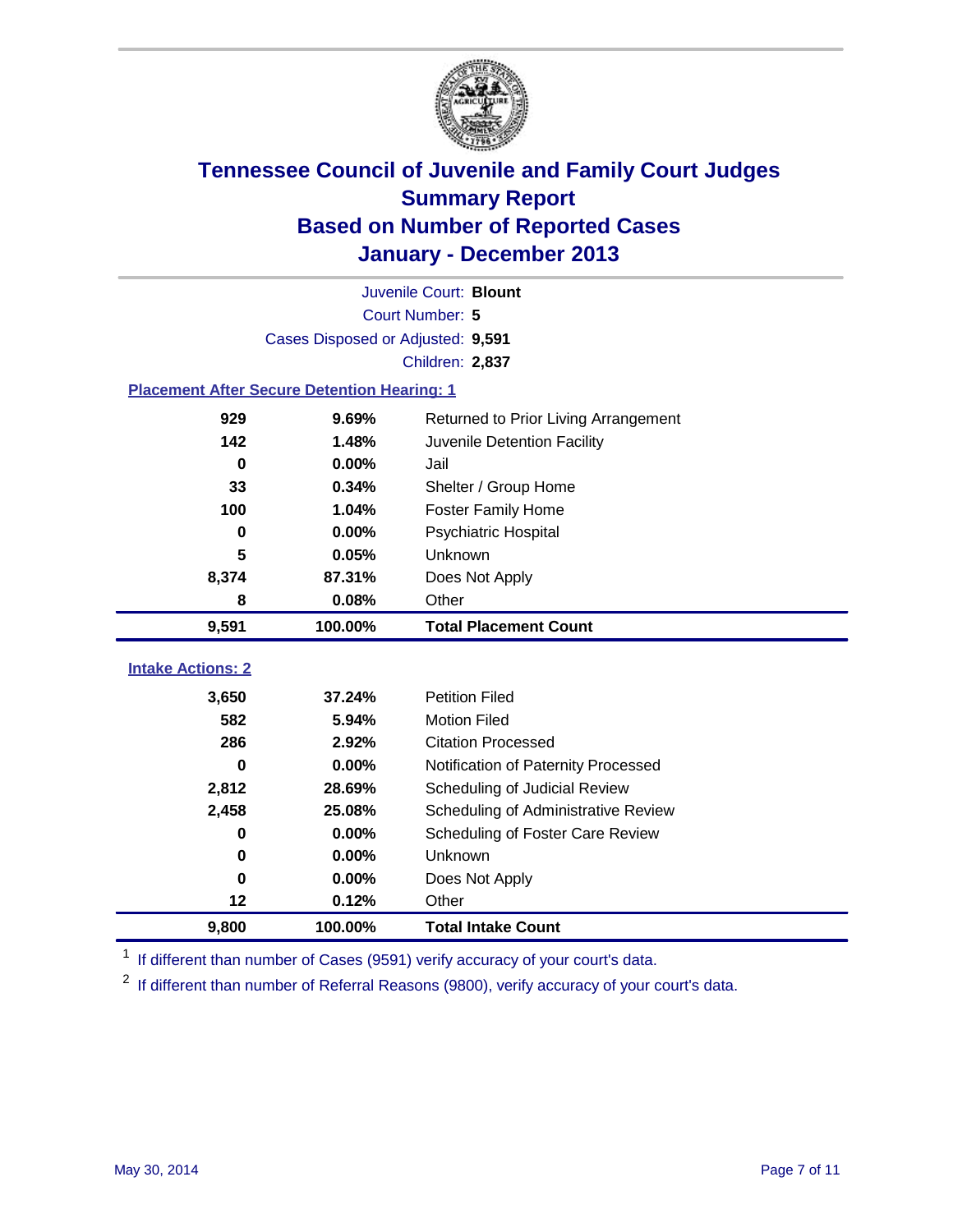

Court Number: **5** Juvenile Court: **Blount** Cases Disposed or Adjusted: **9,591** Children: **2,837**

### **Last Grade Completed by Child: 1**

| Preschool<br>39<br>1.37%<br>124<br>4.37%<br>Kindergarten<br>112<br>3.95%<br>1st Grade<br>108<br>2nd Grade<br>3.81%<br>101<br>3.56%<br>3rd Grade<br>82<br>4th Grade<br>2.89%<br>5th Grade<br>101<br>3.56%<br>119<br>6th Grade<br>4.19%<br>148<br>7th Grade<br>5.22%<br>8th Grade<br>191<br>6.73%<br>239<br>8.42%<br>9th Grade<br>217<br>10th Grade<br>7.65%<br>11th Grade<br>165<br>5.82%<br>12th Grade<br>5<br>0.18%<br>$\bf{0}$<br>0.00%<br>Non-Graded Special Ed<br>38<br><b>GED</b><br>1.34%<br>37<br>1.30%<br>Graduated<br>$\mathbf 2$<br>0.07%<br><b>Never Attended School</b><br>0<br>0.00%<br>Unknown<br>24<br>0.85%<br>Other<br>2,837<br>100.00%<br><b>Total Child Count</b> | 985 | 34.72% | Too Young for School |
|--------------------------------------------------------------------------------------------------------------------------------------------------------------------------------------------------------------------------------------------------------------------------------------------------------------------------------------------------------------------------------------------------------------------------------------------------------------------------------------------------------------------------------------------------------------------------------------------------------------------------------------------------------------------------------------|-----|--------|----------------------|
|                                                                                                                                                                                                                                                                                                                                                                                                                                                                                                                                                                                                                                                                                      |     |        |                      |
|                                                                                                                                                                                                                                                                                                                                                                                                                                                                                                                                                                                                                                                                                      |     |        |                      |
|                                                                                                                                                                                                                                                                                                                                                                                                                                                                                                                                                                                                                                                                                      |     |        |                      |
|                                                                                                                                                                                                                                                                                                                                                                                                                                                                                                                                                                                                                                                                                      |     |        |                      |
|                                                                                                                                                                                                                                                                                                                                                                                                                                                                                                                                                                                                                                                                                      |     |        |                      |
|                                                                                                                                                                                                                                                                                                                                                                                                                                                                                                                                                                                                                                                                                      |     |        |                      |
|                                                                                                                                                                                                                                                                                                                                                                                                                                                                                                                                                                                                                                                                                      |     |        |                      |
|                                                                                                                                                                                                                                                                                                                                                                                                                                                                                                                                                                                                                                                                                      |     |        |                      |
|                                                                                                                                                                                                                                                                                                                                                                                                                                                                                                                                                                                                                                                                                      |     |        |                      |
|                                                                                                                                                                                                                                                                                                                                                                                                                                                                                                                                                                                                                                                                                      |     |        |                      |
|                                                                                                                                                                                                                                                                                                                                                                                                                                                                                                                                                                                                                                                                                      |     |        |                      |
|                                                                                                                                                                                                                                                                                                                                                                                                                                                                                                                                                                                                                                                                                      |     |        |                      |
|                                                                                                                                                                                                                                                                                                                                                                                                                                                                                                                                                                                                                                                                                      |     |        |                      |
|                                                                                                                                                                                                                                                                                                                                                                                                                                                                                                                                                                                                                                                                                      |     |        |                      |
|                                                                                                                                                                                                                                                                                                                                                                                                                                                                                                                                                                                                                                                                                      |     |        |                      |
|                                                                                                                                                                                                                                                                                                                                                                                                                                                                                                                                                                                                                                                                                      |     |        |                      |
|                                                                                                                                                                                                                                                                                                                                                                                                                                                                                                                                                                                                                                                                                      |     |        |                      |
|                                                                                                                                                                                                                                                                                                                                                                                                                                                                                                                                                                                                                                                                                      |     |        |                      |
|                                                                                                                                                                                                                                                                                                                                                                                                                                                                                                                                                                                                                                                                                      |     |        |                      |
|                                                                                                                                                                                                                                                                                                                                                                                                                                                                                                                                                                                                                                                                                      |     |        |                      |
|                                                                                                                                                                                                                                                                                                                                                                                                                                                                                                                                                                                                                                                                                      |     |        |                      |

| 2,837 | 100.00%  | <b>Total Child Count</b> |  |
|-------|----------|--------------------------|--|
| 0     | $0.00\%$ | Unknown                  |  |
| 2,750 | 96.93%   | No                       |  |
| 87    | $3.07\%$ | Yes                      |  |

One child could be counted in multiple categories, verify accuracy of your court's data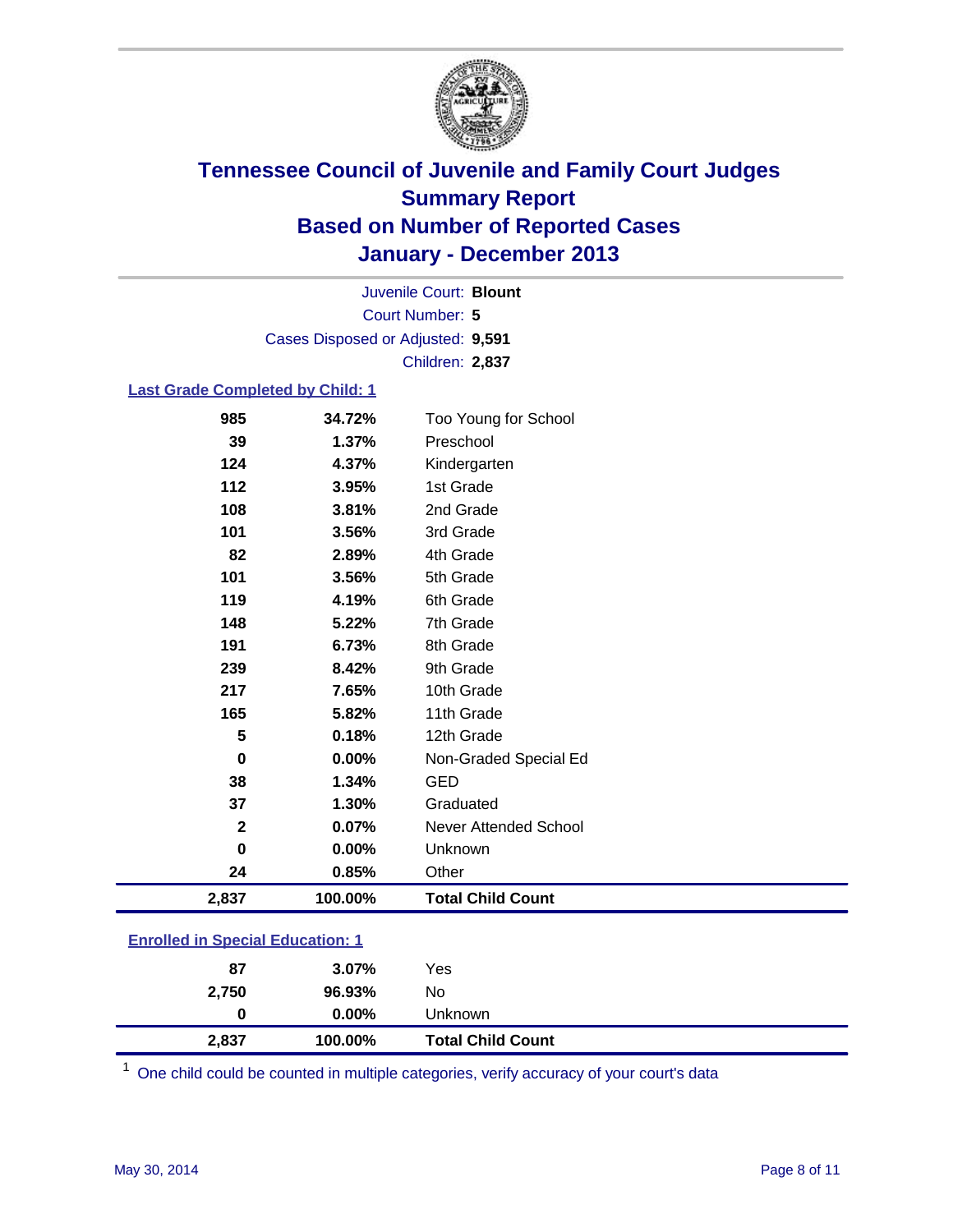

|                              |                                   | Juvenile Court: Blount    |
|------------------------------|-----------------------------------|---------------------------|
|                              |                                   | Court Number: 5           |
|                              | Cases Disposed or Adjusted: 9,591 |                           |
|                              |                                   | Children: 2,837           |
| <b>Action Executed By: 1</b> |                                   |                           |
| 4,172                        | 42.57%                            | Judge                     |
| 3,185                        | 32.50%                            | Magistrate                |
| 2,443                        | 24.93%                            | <b>YSO</b>                |
| 0                            | 0.00%                             | Other                     |
| $\bf{0}$                     | $0.00\%$                          | Unknown                   |
| 9,800                        | 100.00%                           | <b>Total Action Count</b> |

### **Formal / Informal Actions: 1**

| 2,560 | 26.12%   | Dismissed                                        |
|-------|----------|--------------------------------------------------|
| 88    | $0.90\%$ | Retired / Nolle Prosequi                         |
| 108   | 1.10%    | <b>Complaint Substantiated Delinquent</b>        |
| 97    | 0.99%    | <b>Complaint Substantiated Status Offender</b>   |
| 12    | 0.12%    | <b>Complaint Substantiated Dependent/Neglect</b> |
| 0     | $0.00\%$ | <b>Complaint Substantiated Abused</b>            |
| 0     | $0.00\%$ | <b>Complaint Substantiated Mentally III</b>      |
| 44    | 0.45%    | Informal Adjustment                              |
| 72    | 0.73%    | <b>Pretrial Diversion</b>                        |
| 0     | $0.00\%$ | <b>Transfer to Adult Court Hearing</b>           |
| 0     | $0.00\%$ | Charges Cleared by Transfer to Adult Court       |
| 6,479 | 66.11%   | Special Proceeding                               |
| 0     | $0.00\%$ | <b>Review Concluded</b>                          |
| 340   | 3.47%    | Case Held Open                                   |
| 0     | $0.00\%$ | Other                                            |
| 0     | $0.00\%$ | <b>Unknown</b>                                   |
| 9,800 | 100.00%  | <b>Total Action Count</b>                        |

<sup>1</sup> If different than number of Referral Reasons (9800), verify accuracy of your court's data.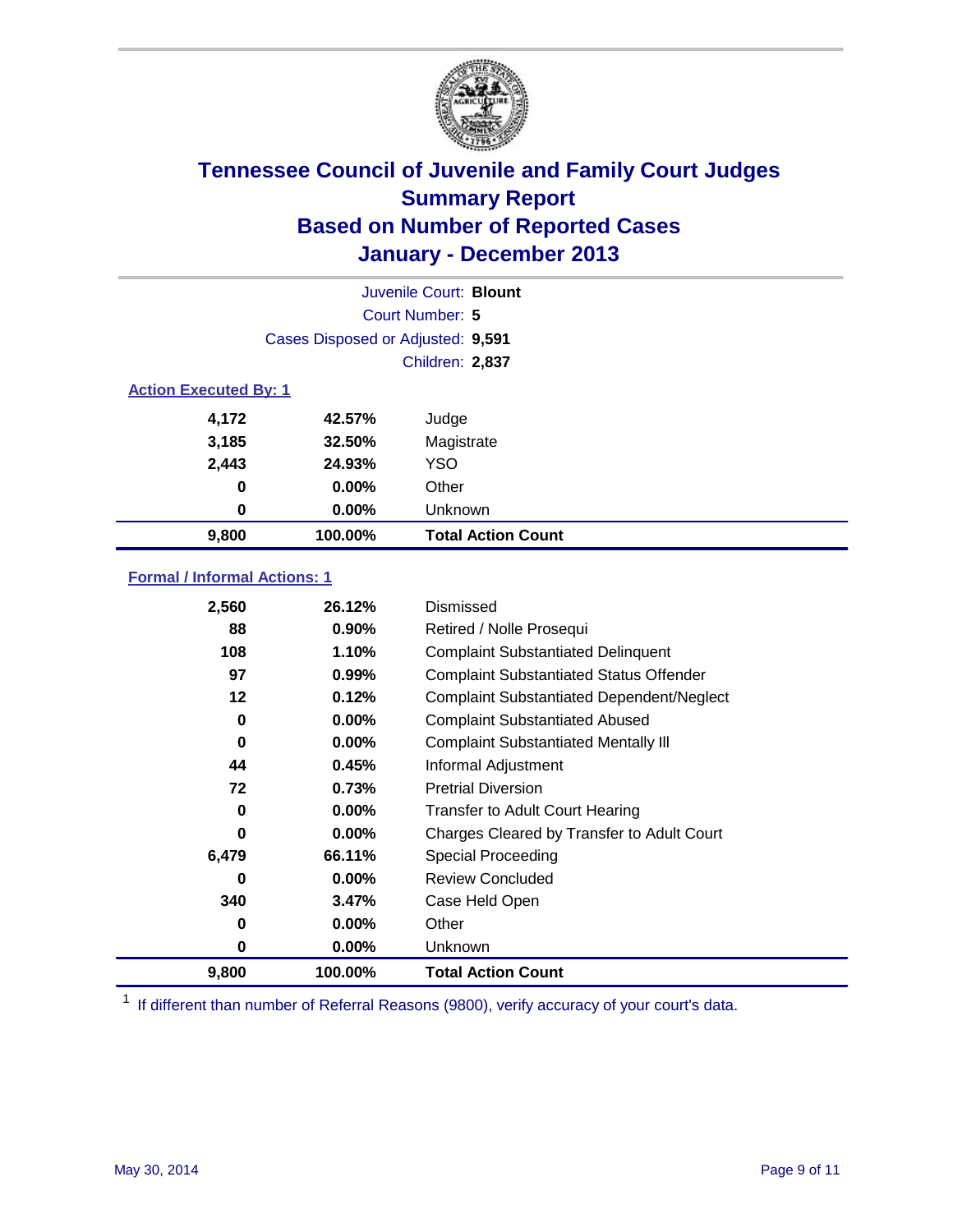

|                       |                                   | Juvenile Court: Blount                                |
|-----------------------|-----------------------------------|-------------------------------------------------------|
|                       |                                   | Court Number: 5                                       |
|                       | Cases Disposed or Adjusted: 9,591 |                                                       |
|                       |                                   | Children: 2,837                                       |
| <b>Case Outcomes:</b> |                                   | There can be multiple outcomes for one child or case. |
| 2,518                 | 17.34%                            | Case Dismissed                                        |
| 103                   | 0.71%                             | Case Retired or Nolle Prosequi                        |
| 0                     | 0.00%                             | Warned / Counseled                                    |
| 4,035                 | 27.78%                            | <b>Held Open For Review</b>                           |
| 145                   | 1.00%                             | Supervision / Probation to Juvenile Court             |
| 0                     | 0.00%                             | <b>Probation to Parents</b>                           |
| 66                    | 0.45%                             | Referral to Another Entity for Supervision / Service  |
| 37                    | 0.25%                             | Referred for Mental Health Counseling                 |
| 101                   | 0.70%                             | Referred for Alcohol and Drug Counseling              |
| 0                     | 0.00%                             | <b>Referred to Alternative School</b>                 |
| 1                     | 0.01%                             | Referred to Private Child Agency                      |
| 13                    | 0.09%                             | Referred to Defensive Driving School                  |
| 14                    | 0.10%                             | Referred to Alcohol Safety School                     |
| 185                   | 1.27%                             | Referred to Juvenile Court Education-Based Program    |
| 62                    | 0.43%                             | Driver's License Held Informally                      |
| 0                     | 0.00%                             | <b>Voluntary Placement with DMHMR</b>                 |
| 0                     | 0.00%                             | <b>Private Mental Health Placement</b>                |
| 0                     | 0.00%                             | <b>Private MR Placement</b>                           |
| 0                     | 0.00%                             | Placement with City/County Agency/Facility            |
| 0                     | 0.00%                             | Placement with Relative / Other Individual            |
| 93                    | 0.64%                             | Fine                                                  |
| 57                    | 0.39%                             | <b>Public Service</b>                                 |
| 29                    | 0.20%                             | Restitution                                           |
| 0                     | 0.00%                             | <b>Runaway Returned</b>                               |
| 377                   | 2.60%                             | No Contact Order                                      |
| 37                    | 0.25%                             | Injunction Other than No Contact Order                |
| 14                    | 0.10%                             | <b>House Arrest</b>                                   |
| 57                    | 0.39%                             | <b>Court Defined Curfew</b>                           |
| 53                    | 0.36%                             | Dismissed from Informal Adjustment                    |
| 21                    | 0.14%                             | Dismissed from Pretrial Diversion                     |
| 187                   | 1.29%                             | Released from Probation                               |
| 0                     | 0.00%                             | <b>Transferred to Adult Court</b>                     |
| 0                     | $0.00\%$                          | <b>DMHMR Involuntary Commitment</b>                   |